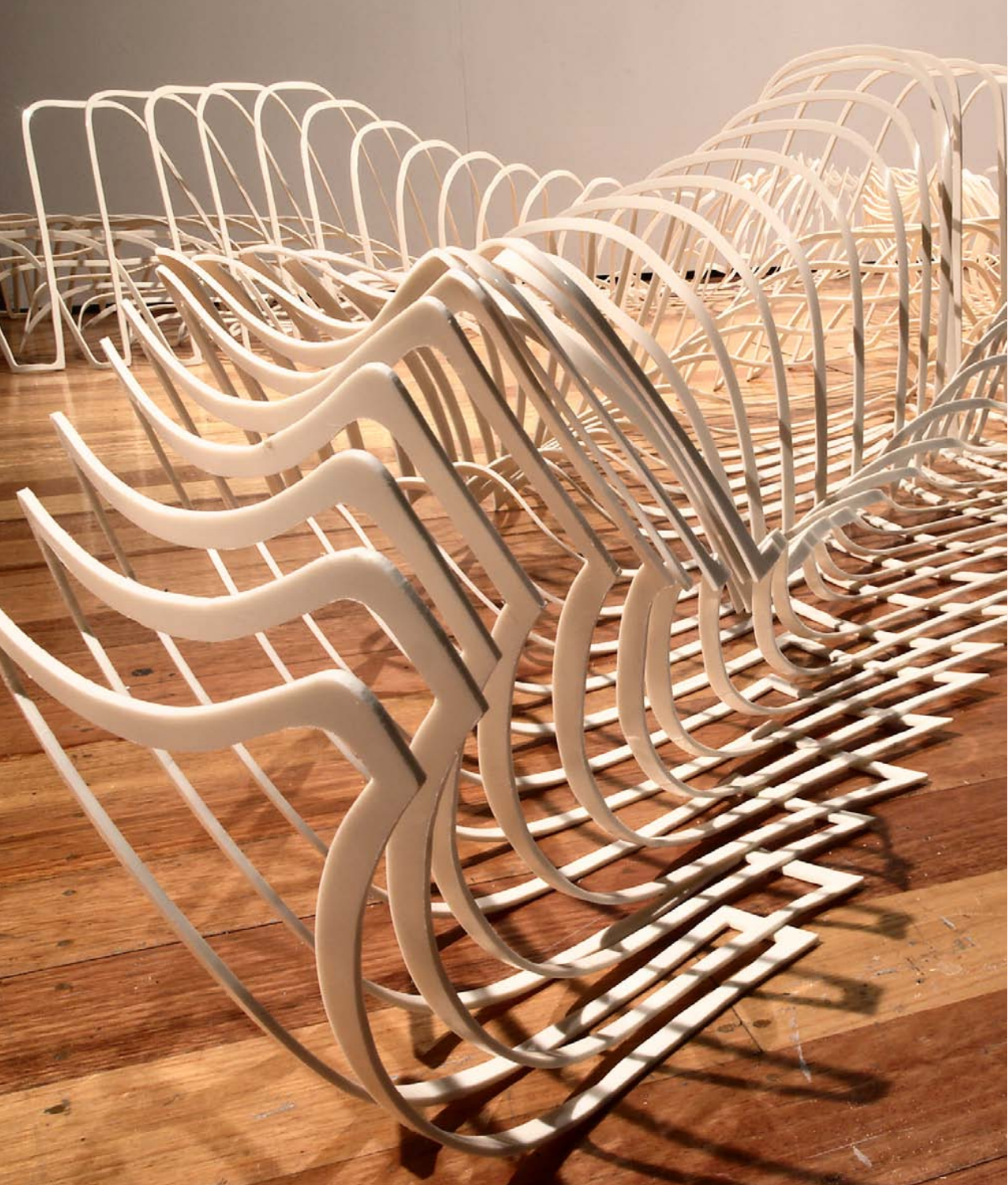### **Mira Gojak**

Presented by Monash University Museum of Art

Switchback Gallery Gippsland Centre for Art & Design Monash University 14 April – 13 May 2010

Curator: Kirrily Hammond

Catalogue published by Monash University Museum of Art March 2010 Edition 400 ISBN 978-0-9806451-4-9

© 2010 Monash University Museum of Art, the artist and author. The views and opinions expressed in this catalogue are those of the author. No material, whether written or photographic, may be reproduced without the permission of the artist, author and Monash University Museum of Art.

Monash University Museum of Art | MUMA Ground Floor, Building 55, Clayton Campus Monash University, Wellington Road, Clayton Postal: Building 55, Clayton Campus Monash University VIC 3800 T: 61 3 9905 4217 E: muma@adm.monash.edu.au www.monash.edu.au/muma Tuesday to Friday 10am-5pm

#### Max Delany Director

Geraldine Barlow Senior Curator / Collection Manager Kirrily Hammond Assistant Curator - Collection Kyla McFarlane Assistant Curator - Exhibitions David H Thomas Museum Officer Kate Barber Audience Development and Public Programs Officer Merryn Lloyd & Renee Cosgrave Museum Assistants



Right: *From the outside to the outside* 2009 Cover image: *From the outside to the outside* (detail) 2009

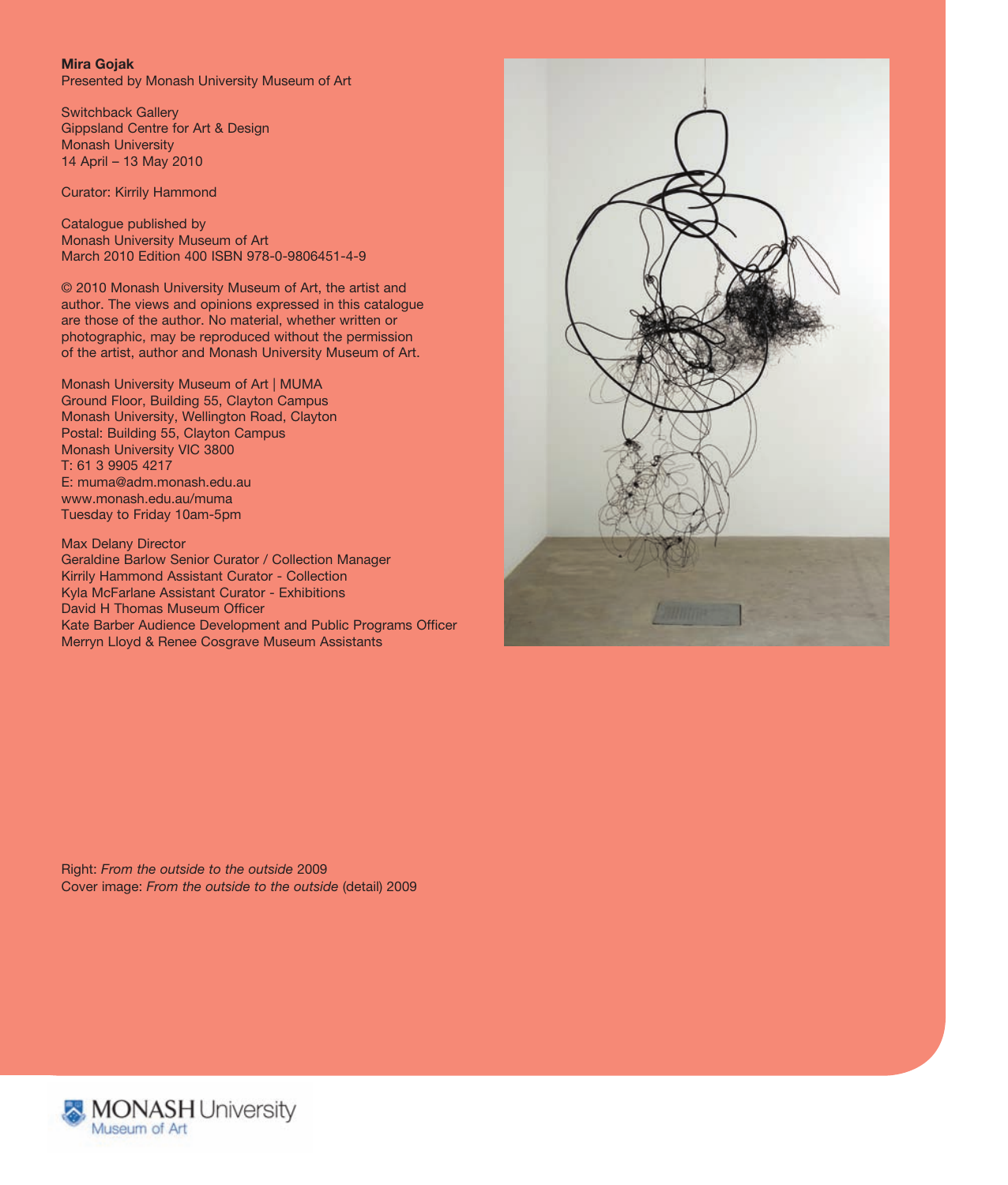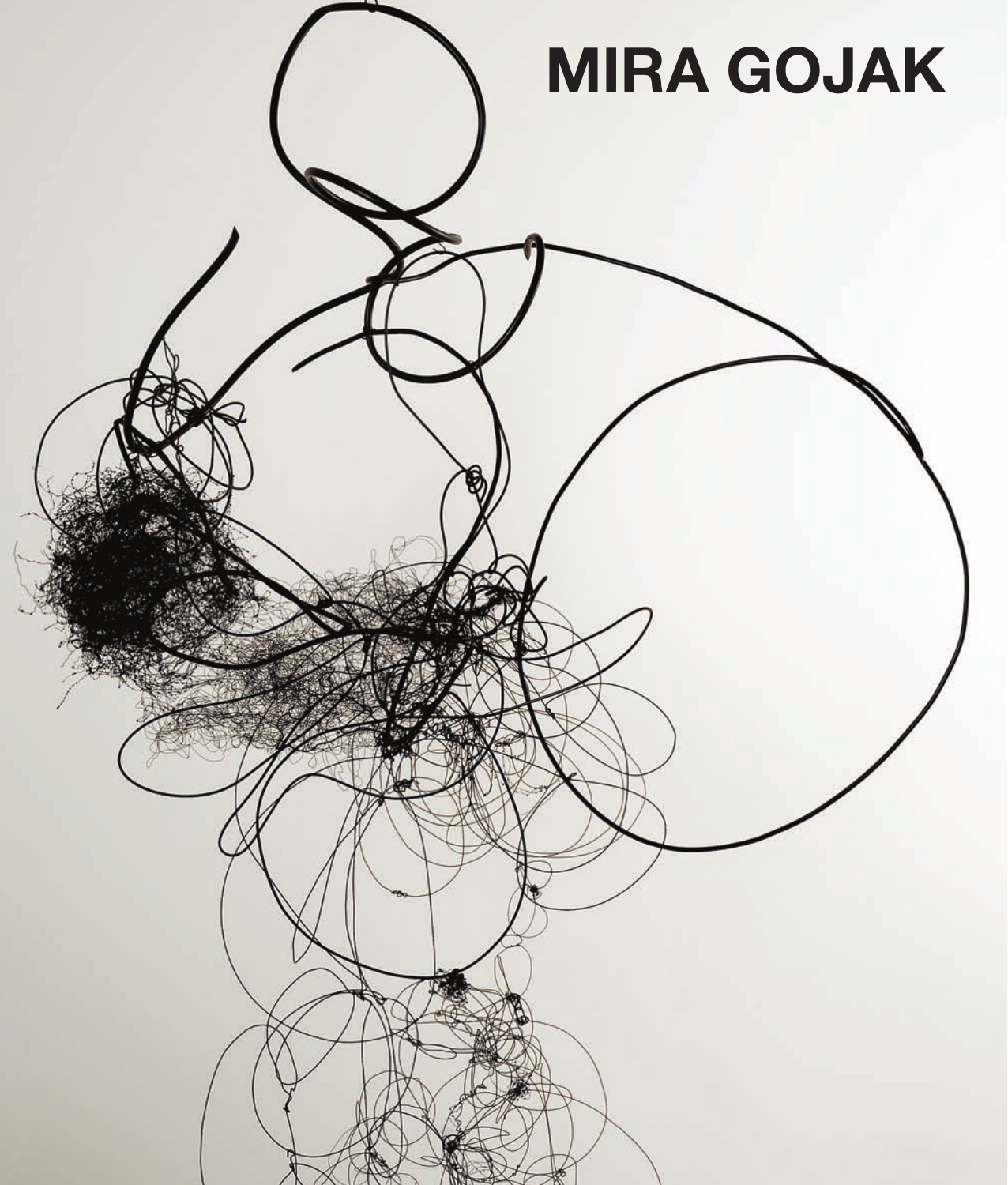# **Mira Gojak**

Kirrily Hammond

The spiralling exploratory lines of Mira Gojak's drawings and sculptures unfurl through space, charting a course through the changing dynamics of the artist's conscious and unconscious mind. Gojak describes her work as bodily gestures which express the tension between two actions – of desiring to reach out, to become one with the world and to retreat into personal anxieties. Moments of doubt and indecision are given physical expression in Gojak's circling black lines, which work themselves into tangles of revelation and joy.

In this group of works from the Monash University Collection, we are able to follow Gojak's considered and intuitive creative process from the skeletal structures of *Silence* 2005, to the free-flowing pen drawings of *Something has to go 1-3* 2006, and finally returning to sculpture in *From the outside to the outside* 2009, a three-dimensional drawing in spirals of wire and copper tubing.

The simplified linear forms that comprise *Silence* 2005 belie their raw formation. The artist has sliced apart plastic chairs, which were once massproduced designer objects, and reconfigured them into skeletal constructions that creep silently across the floor. Gojak's title refers to the silence each time we glimpse the still, bodily forms – we have caught them mid action, stealthily making their escape from the exposed gallery space.<sup>1</sup> The elegant twisted movement of the black and white structures is captured in each linear component, moment-bymoment, like animation stills. The sculptures are also reminiscent of an archaeological dig – like the skeletal remains of a community of strange animals laid bare for scientific speculation.

When Gojak created these works from chairs, alongside other sculptures comprised of deconstructed wardrobes, she was transforming everyday domestic objects into fertile, fluid drawings in space. Once freed from their original function, these objects connected the artist to an imaginative, intuitive realm, one full of subversive potential. Gojak's series of pen drawings titled *Something has to go* came about as a release from the physically demanding task of making these sculptures, allowing her to work more freely and intuitively.

Her free-flowing meandering lines are a physical release, whereby music and mood dictate their direction and intensity. Gojak listens to music when she draws in order to create a clear, open space in her mind. She then responds to sound as a pure sensation and translates that into a visual form. The dense black areas of her drawings are like intensely rhythmic passages, denoting a different pace of movement. Gojak describes the dark, condensed scrawls as voids from which she is trying to escape. Her lyrical drawings express the dichotomies of entrapment and release, existentialism and lightness, inside and outside, bound and unbound, macro and micro. These conflicting forces propel the artist and viewer into the unknown, with a faith in the irreversible line of a pen to find a way through.

These ideas find three-dimensional form in Gojak's most recent sculptural work *From the outside to the outside* 2009. In this work the distinctive black lines of her drawings are transformed into spiralling, dynamic lines in space. Comprised of epoxy paint on wire, steel and copper of differing thickness, the result is a joyous, freewheeling sculpture which achieves a careful balance of complex forms suspended from a single point. The myriad of loops and curves fluctuate between large gestural shapes to tight, densely packed clusters, collapsing the depth of field and forcing the eye to move in and around the work. There is a light, playful quality to this piece. As the line dances through space, the rounded form becomes a vortex of energy, swollen with new growth.

Drawing in plastic, pen and metal, Mira Gojak traces a line from an externalised, physical gesture to a more introspective and intuitive development of form. Moving between sculpture and drawing, each of her works are imbued with an innate sense of curiosity and discovery. Their open expressions of the artist's process are at once highly personal as well as universal, poetic evocations of the creative act.

1 Mira Gojak, interview with the author, 11.02.2010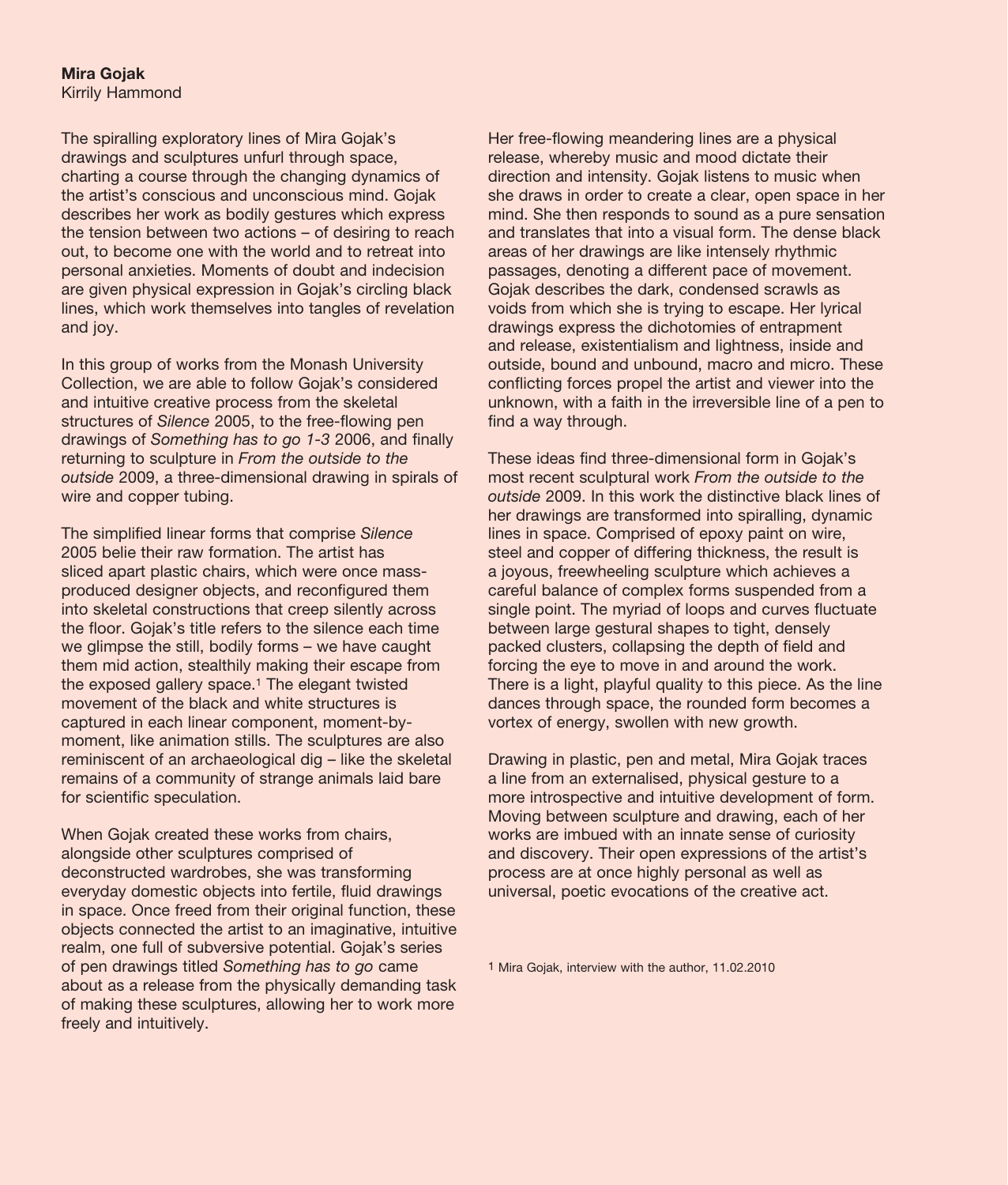